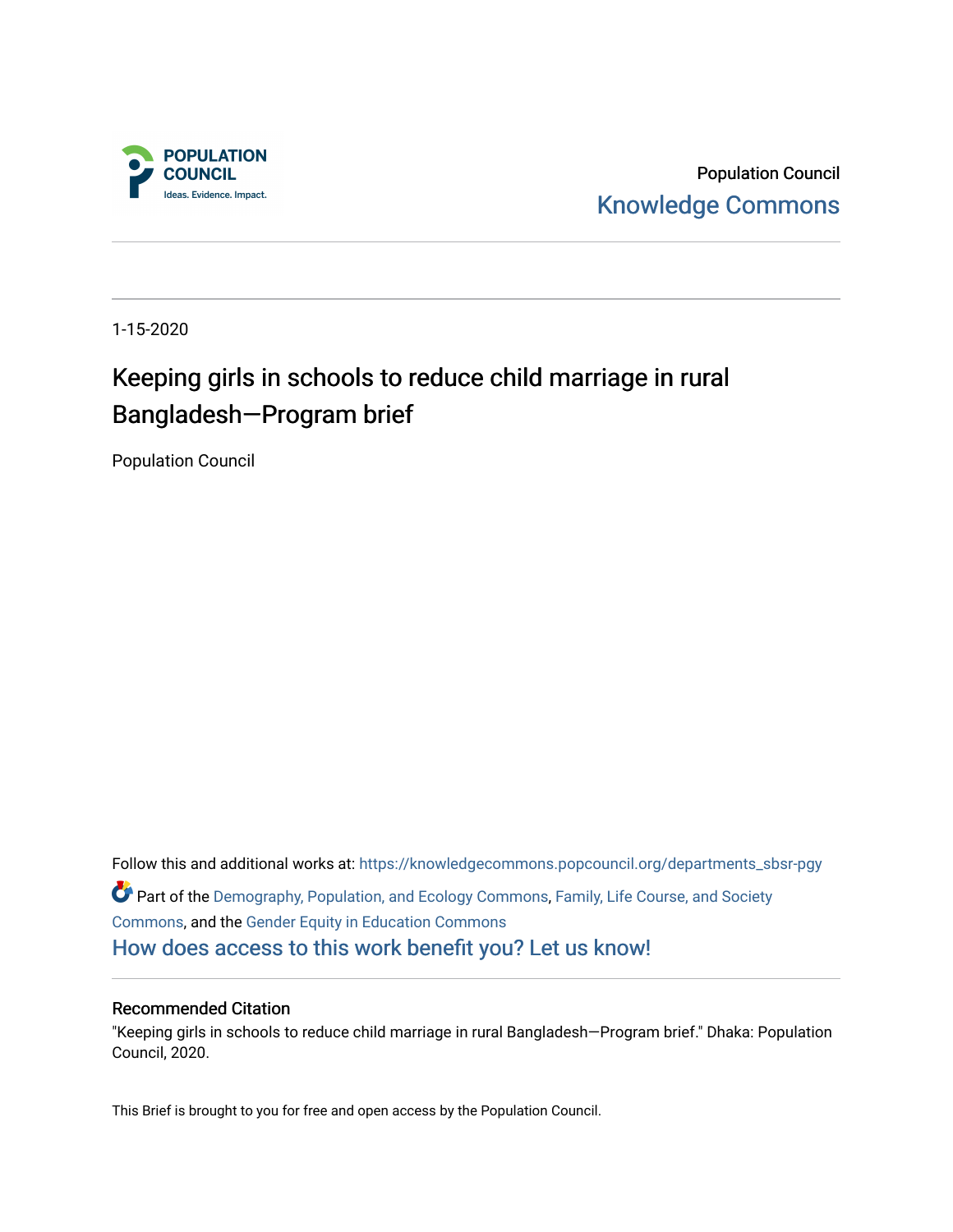# Keeping Girls in Schools to Reduce Child Marriage in Rural Bangladesh

### **CONTEXT**

Bangladesh has made considerable progress in improving access to education at all levels for last two decades. Despite these impressive gains, Bangladesh continues to face challenges of student drop-out at the secondary level. Girls drop out of school earlier than boys because of child marriage. Targeted policies and interventions designed to improve mainstream educational attainment and decrease child marriage may be the effective and sustainable way to address both issues.

### WHAT WE DO

Committees (SMCs), community mobilization, and school activities are being tested in contrast to the control grand interventions will be introduced. The Population Council, with UNICEF funding, implements an intervention research study to test a life-skills and tutoring support model to reduce school drop-outs among secondary-school girls and build aspirations for livelihood skills of unmarried girls who have dropped out of school with the goal of delaying marriage in Bangladesh. This project is part of UNICEF's "Education for Adolescents" and "UNFPA-UNICEF Global Programme to Accelerate Action to End Child Marriage". The Global Programme promotes the rights of adolescent girls to avert child marriage and pregnancy and enables them to achieve their aspirations through education and alternative pathways. The research study is intended to test for scaleup the success of BALIKA project<sup>2 (https://www.popcouncil.org/research/</sup> [balika-bangladeshi-association-for-life-skills-income-and-knowledge-for-ado\)](https://www.popcouncil.org/research/%20balika-bangladeshi-association-for-life-skills-income-and-knowledge-for-ado) in the intervention schools along with a control group to reduce school dropouts. more info visit: The study implications will be monitored systematically throughout the period for future scale up of intervention components. In the intervention schools, a blend of remedial educational support to in-school girls, soft skills-based livelihood training for out-of-school girls, strengthening school management committees (SMCs), community mobilization, and school improvement activities are being tested in contrast to the control groups where no interventions will be introduced.

- $\Box$  More than one-third of students who complete primary school (40%) do not complete the full cycle of secondary education
- D Dropout rates from secondary school is higher for girls (46%) compared to boys (34%)
- $\Box$  Of girls who drop out, twothirds quit school due to marriage

(source: BANBEIS1)

Goal Engaging secondary schools to promote skills through afterschool activities to keep girls in school and reduce child marriage.



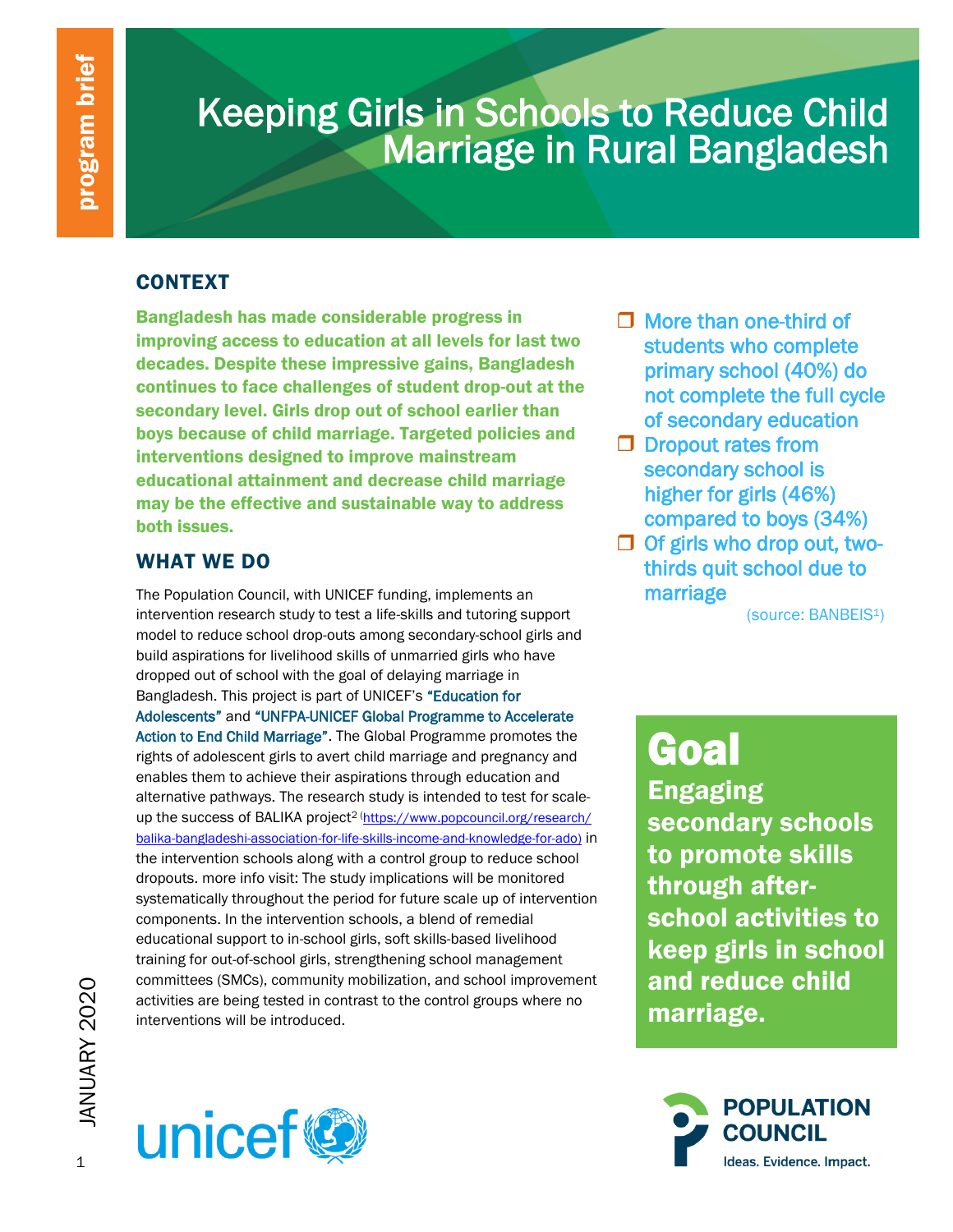### WHO WE WORK WITH?

The core project participants are adolescent girls aged 12-15 years living in rural Bangladesh. The project work with both in-school and out-of-school girls living in the communities. In-school girls are the weak students of class 7 and 8 who are at higher risk of drop out and thus subsequently for child marriage Group of in-school girls were selected based on their scores in the school examination and an assessment test before enrolment in the project. Out-of-school girls are selected from the community who reside within a two-kilometres radius of the intervention schools. Additionally, a group of educated local young women age between 20-25 years are actively involved with the project as Mentors.

### WHERE WE WORK?

The Council, in consultation with UNICEF, selected three districts—Sherpur, Kushtia and Chapainawabganj—out of eight high child marriage districts identified by the "Education for Adolescents" program under the Ministry of Education and UNICEF. The project has randomly selected 48 schools, evenly divided between intervention and control.

| <b>District</b> | <b>Upazila</b> | Intervention   | <b>Control</b> |
|-----------------|----------------|----------------|----------------|
|                 |                | <b>Schools</b> | <b>Schools</b> |
| Sherpur         | Shreebordi,    | 8              | 5              |
|                 | Nalitabari     |                |                |
| Kushtia         | Bheramara,     | 7              | 9              |
|                 | Daulatpur      |                |                |
| Chapai          | Chapai Sadar,  | 9              | 10             |
| nawabganj       | Shibgoni       |                |                |

### **DURATION**

55

The project lasts 36 months, with three phases:

- Preparatory: 2018 Baseline, development of modules, monitoring framework, orientation of program managers and implementers.
- Intervention implementation: 2 years 2019-2020
- Evaluation and dissemination: March 2021

#### Study area



### HOW WE WORK?

### Girls' groups Class 7 in-school girls group n20-30 Class 8 in-school girls group n20-30 Out of school girls group n10-15 Approximately 4500 girls will receive skill and asset building training

2 Multimedia remedial class for in-school girls by teacher

Skill-based education for out of school girls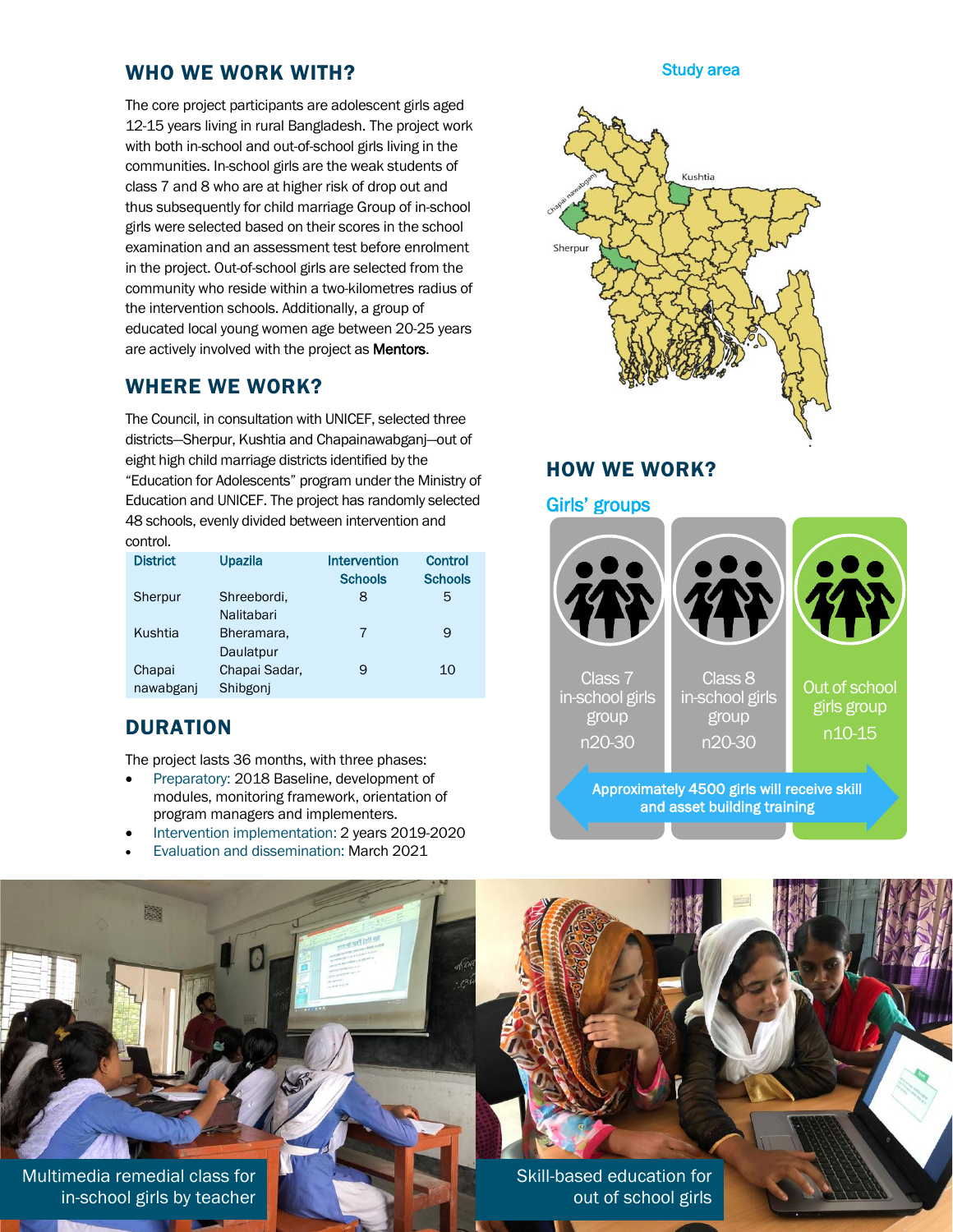### Safe space

Gathering in a safe space after regular school time twice a week is beneficial to adolescent girls in multiple ways. *First*, in-school girls are getting the benefit of remedial classes. Similarly, drop out girls are oriented with life skill-based education and livelihood training. *Second,* the program uses alternative pedagogy and new digital content and makes more use of online material than is used in regular school curriculum and emphasizes practical problem-solving skills through interactive learning processes.

### Girls' receive 72-hour sessions in one year of intervention. Girls group meet twice in a week.

Third, girls are connected with Mentor—a young, empowered woman from their own community. As a role model for the girls, mentor holds sessions on multiple topics. The opportunity to get together regularly with mentors and other girls is expected to create lasting social assets and reduce social isolation, through peer networks and opportunities to share real life experiences. Moreover, mentors themselves are being able to improve their self-esteem and confidence that will contribute to formulate their carrier pathways in future. Regular interaction in safe space has positive influence on engagement in social activities outside the home and increase girls' participation in decision-making for both adolescent girls and mentors.

### Skill building interventions

A structured curriculum of 72 hours (combination of Mathematics, English and Life skill-based education) are followed in the remedial classes for in-school girls. On the other hand, out-of-school girls receive training on life skills, Information and Communication Technology (ICT) and a range of health and financial topics. The modules on these topics were developed at the preparatory phase of the project. Financial literacy and soft skill-based livelihood training for out -of-school girls will create aspiration and provide a window of opportunity for entering vocational education or employment in future.





### **Mentors**

Young girls living in the communities can be a great resource to lead and mentor other adolescent girls in their respective community.

24 mentors engage girls in 24 intervention sites

Mentors are responsible for identifying and forming girls' groups and lead the life skills and livelihood training sessions with them. The age gap between mentor and adolescent girls are 5-10 years. Mentors are young girls from the local community and living in the geographic area of intervention schools and currently studied in college or university. They are intended to work with the community for the improvement of lives of adolescent girls, have leadership quality to organize girls and work with girl's parents and school as well. Capacity development of mentors have been done through 13-day trainings at the beginning of the project and later on the job training and refresher training throughout the project period. Mentors receive a monthly stipend from the project. They have become a valuable resource for the local community in two ways—they potentially serve as role model for other adolescent girls of the community and can challenges social barriers and community norms which limit girls' mobility. Investments on mentor thus strengthen leadership among local girls and ensure a knowledgeable and responsive young advocate for other adolescents inside the community.

> Girls groups receive life skills education from mentor to build capacity for healthier lifestyles and engaged decisionmaking.